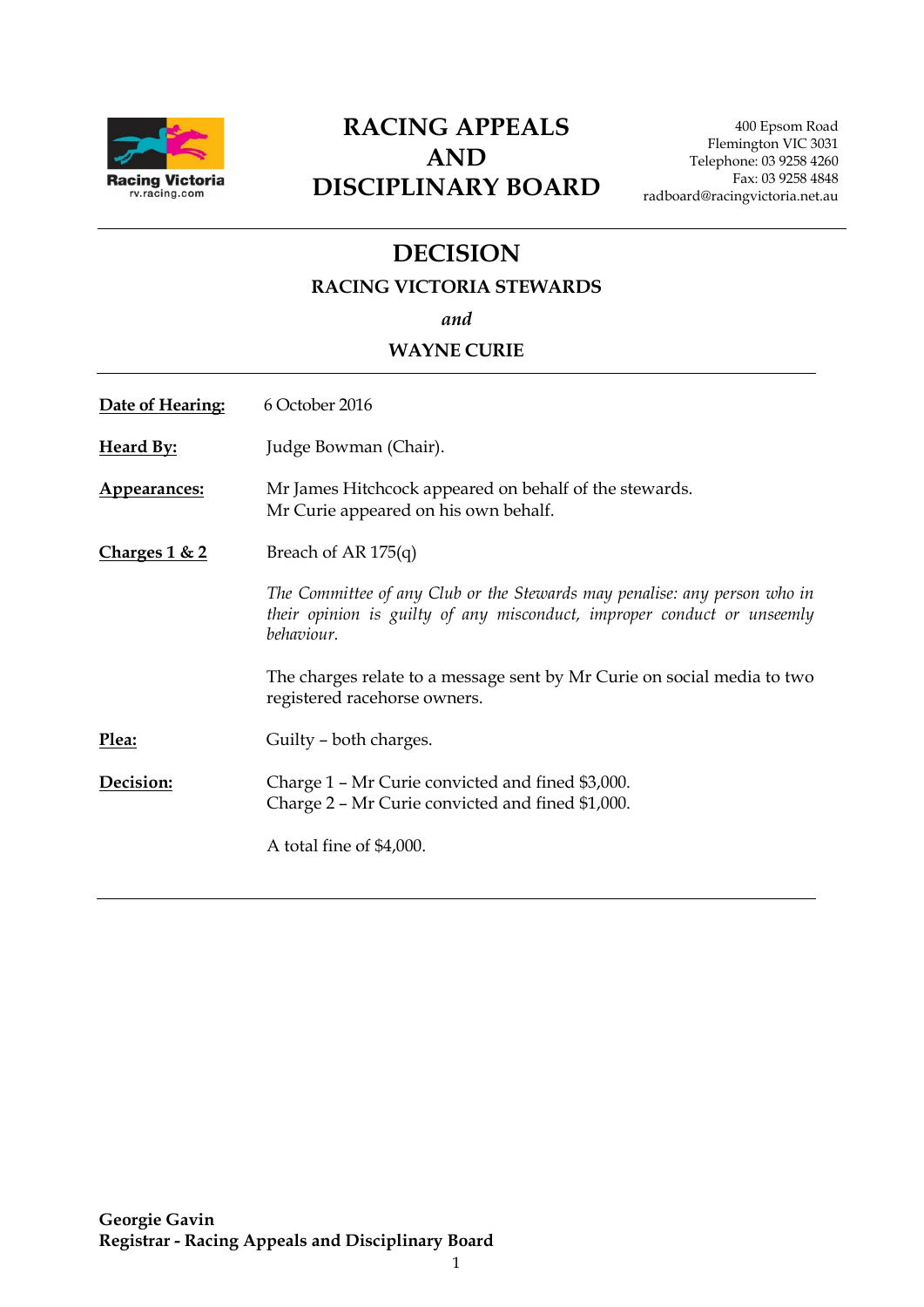# **TRANSCRIPT OF PROCEEDINGS**

### **RACING APPEALS AND DISCIPLINARY BOARD**

\_\_\_\_\_\_\_\_\_\_\_\_\_\_\_\_\_\_\_\_\_\_\_\_\_\_\_\_\_\_\_\_\_\_\_\_\_\_\_\_\_\_\_\_\_\_\_\_\_\_\_\_\_\_\_\_\_\_\_\_\_\_\_

**HIS HONOUR JUDGE BOWMAN, Chairman**

**EXTRACT OF PROCEEDINGS**

**DECISION**

### **RACING VICTORIA STEWARDS**

**and** 

**WAYNE CURIE**

### **RACING VICTORIA CENTRE, FLEMINGTON**

### **THURSDAY, 6 OCTOBER 2016**

MR J. HITCHCOCK appeared on behalf of the RVL Stewards

MR W. CURIE appeared on his own behalf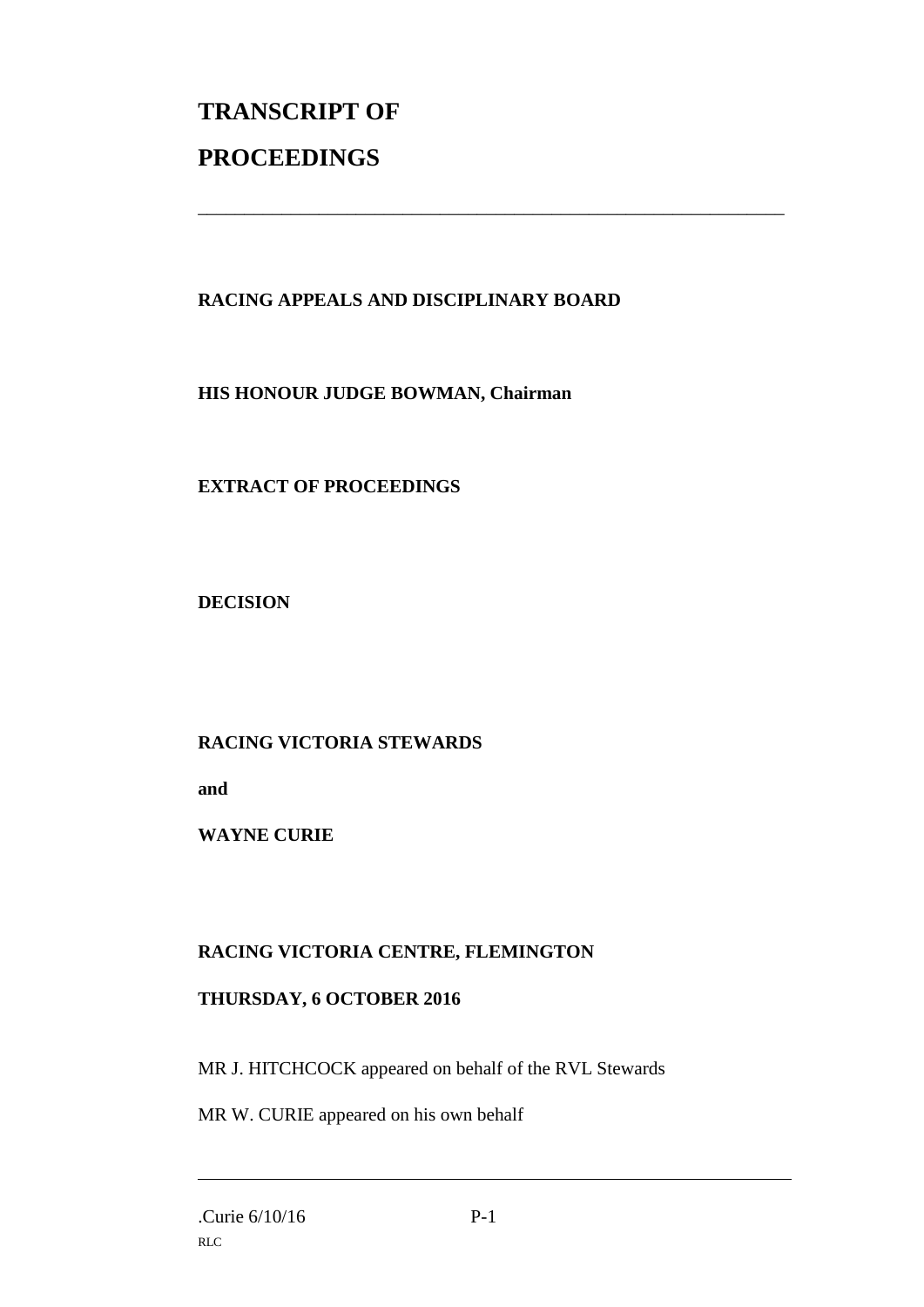CHAIRMAN: Mr Wayne Curie has pleaded guilty to two charges of breaching Australian Rule 175(q). On 5 August 2016, he sent highly offensive social media messages to two female horse owners. Mr Curie is the partner of Ms Allison Sheehan, a licensed trainer.

Without going into detail, there is the background of a dispute involving remarks made on social media between Ms Sheehan and the two ladies, Ms Patricia Lincoln and Ms Brooke Douglas. The dispute concerns the stallion, Sharkbite, of which they are co-owners. Mr Curie was a licensed stablehand for part of the 2015-16 racing season but is no longer licensed. His full-time employment is that of a barrier attendant; thus, he is an employee of Racing Victoria and he is a relevant person for the purposes of the Racing Act.

As an employee of Racing Victoria, Mr Curie has been dealt with in that capacity. He has been given a first and final warning. However, he has also breached the Rules of Racing and is now being dealt with in relation to those breaches. Were it not for the fact that his work as a barrier attendant is his livelihood and that he has already been dealt with by his employer, I would have been looking at a period of warning off for these offences.

The message that Mr Curie posted on Facebook, particularly that to Ms Lincoln, that is the first charge, are highly offensive. The message the subject of the first charge could be described as vile and vicious. Mr Curie himself, when interviewed on 15 August 2016, twice described the message as "probably the lowest thing you could say to a woman" and "disgusting".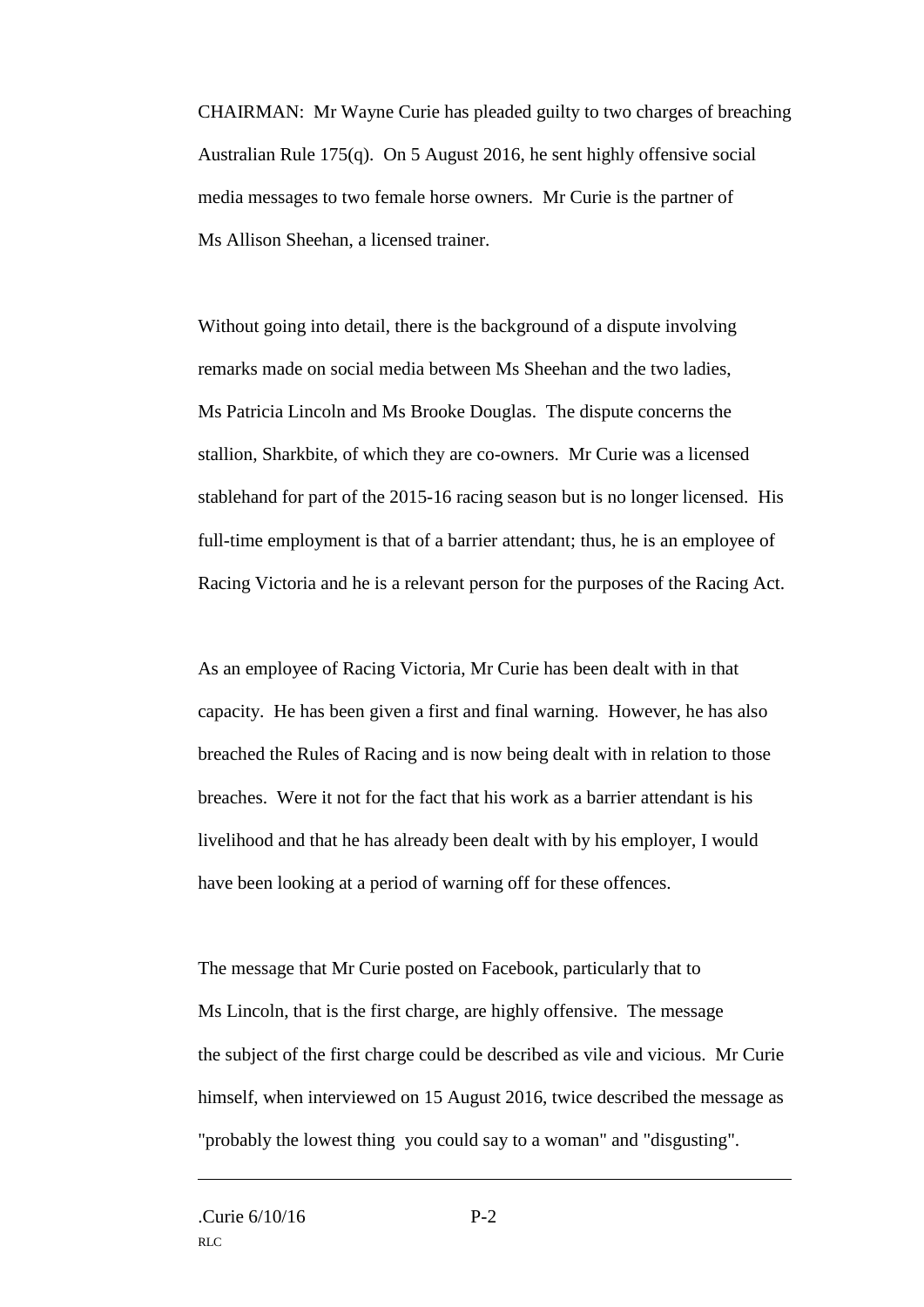However, he refused to apologise, and was still in a way attempting to justify it before me today.

Further, it would be bad enough if the words were uttered spontaneously in the heat of a furious face-to-face argument, they would still be disgusting, but this was a message composed and sent on social media. In addition, both messages were sent under a pseudonym. Doubtless this caused the recipients of the messages even more concern. It was not a particularly courageous way of sending a highly offensive message. The message sent to Ms Douglas was also offensive, employing bad language, but was not as offensive as the disgusting message sent to Ms Lincoln.

Mr Hitchcock, on behalf of the Stewards, pointed out that Ms Lincoln was "absolutely appalled" by the Facebook message addressed to her and Ms Douglas "frightened" by that addressed to her. Mr Hitchcock stated that the Stewards' initial reaction was that the offence warranted a period of disqualification, suspension or warning off, but it moved from that position when it became apparent that Mr Curie's sole income came from his work as a barrier attendant. A period away from the races would destroy his livelihood.

Mr Hitchcock stated that the Stewards' view was that a substantial fine was warranted. No parallel case could be found to give assistance in this regard. I fully agree that a substantial fine is warranted. I can think of no parallel case. Perhaps the closest is that of Mrs Sarah Moody who was fined a sizeable amount, in the vicinity of \$2000, for her social media remarks directed at